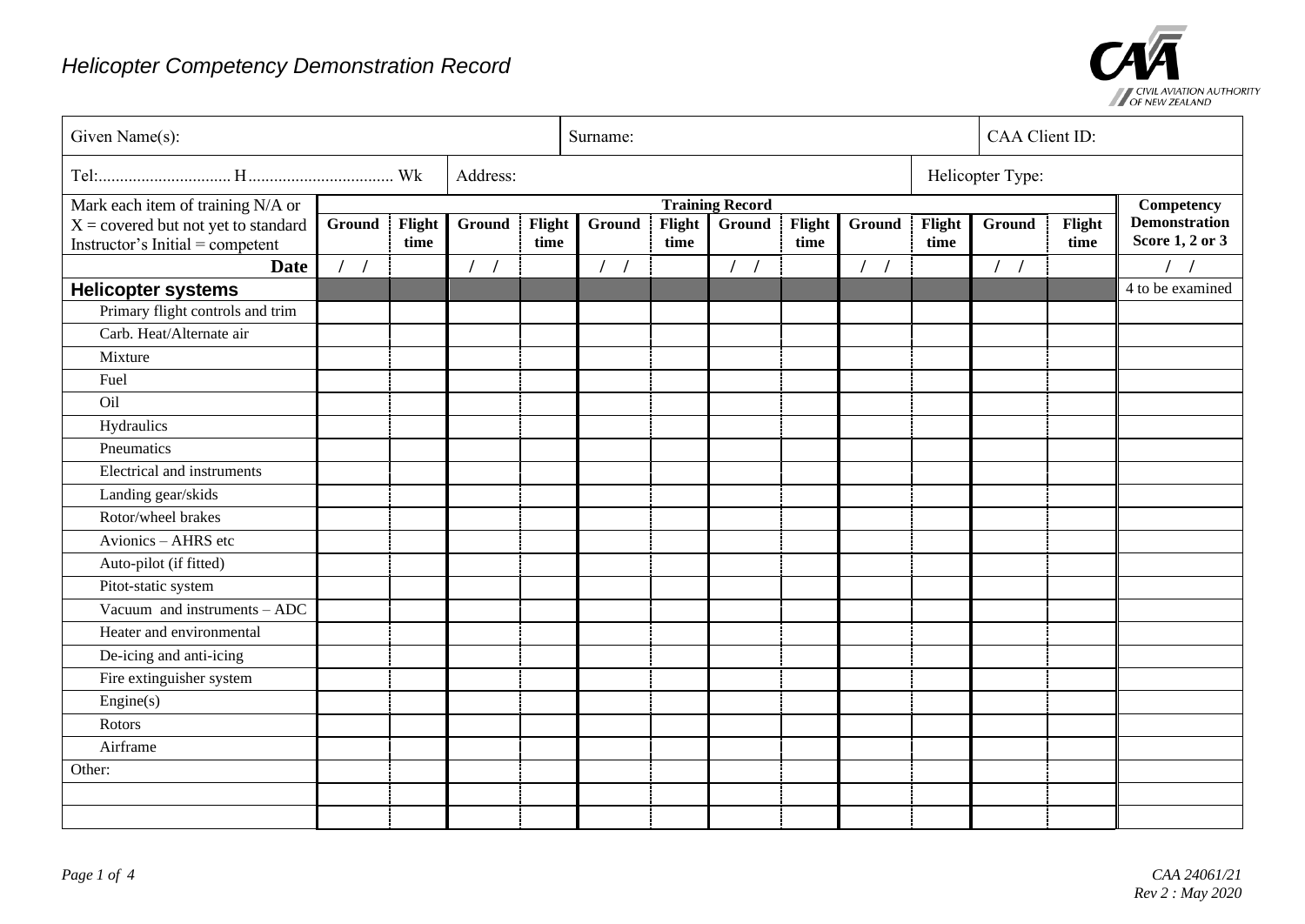| <b>Flight preparation</b>     |  |  |  |  |  |  |                     |
|-------------------------------|--|--|--|--|--|--|---------------------|
| Performance                   |  |  |  |  |  |  |                     |
| Limitations                   |  |  |  |  |  |  |                     |
| Weight and balance            |  |  |  |  |  |  |                     |
| Loading                       |  |  |  |  |  |  |                     |
| MAUW handling                 |  |  |  |  |  |  | Training completed? |
| Documents                     |  |  |  |  |  |  |                     |
| Airworthiness                 |  |  |  |  |  |  |                     |
| Pre-flight inspection         |  |  |  |  |  |  |                     |
| Passenger brief               |  |  |  |  |  |  |                     |
| Emergency equipment           |  |  |  |  |  |  |                     |
| Engine start & systems checks |  |  |  |  |  |  |                     |
| Abnormal start conditions     |  |  |  |  |  |  |                     |
| Use of checklists             |  |  |  |  |  |  |                     |
| <b>Taxiing</b>                |  |  |  |  |  |  |                     |
| Hover maneuvering             |  |  |  |  |  |  |                     |
| Decelerations                 |  |  |  |  |  |  |                     |
| <b>Takeoff</b>                |  |  |  |  |  |  | 2 to be examined    |
| Normal for helicopter type    |  |  |  |  |  |  |                     |
| Minimum power                 |  |  |  |  |  |  |                     |
| Maximum performance           |  |  |  |  |  |  |                     |
| Confined area                 |  |  |  |  |  |  |                     |
| Sloping ground                |  |  |  |  |  |  |                     |
| <b>Engine failures</b>        |  |  |  |  |  |  | As applicable       |
| Intentional engine shutdown   |  |  |  |  |  |  |                     |
| In the cruise                 |  |  |  |  |  |  |                     |
| OEI handling (if applicable)  |  |  |  |  |  |  |                     |
| During takeoff before CDP     |  |  |  |  |  |  |                     |
| After takeoff                 |  |  |  |  |  |  |                     |
| <b>Cruising flight</b>        |  |  |  |  |  |  |                     |
| In accordance with POH/AFM    |  |  |  |  |  |  |                     |
| <b>Steep turn</b>             |  |  |  |  |  |  |                     |
| 45° left and right            |  |  |  |  |  |  |                     |
| <b>Settling with power</b>    |  |  |  |  |  |  |                     |
| Recovery at onset             |  |  |  |  |  |  |                     |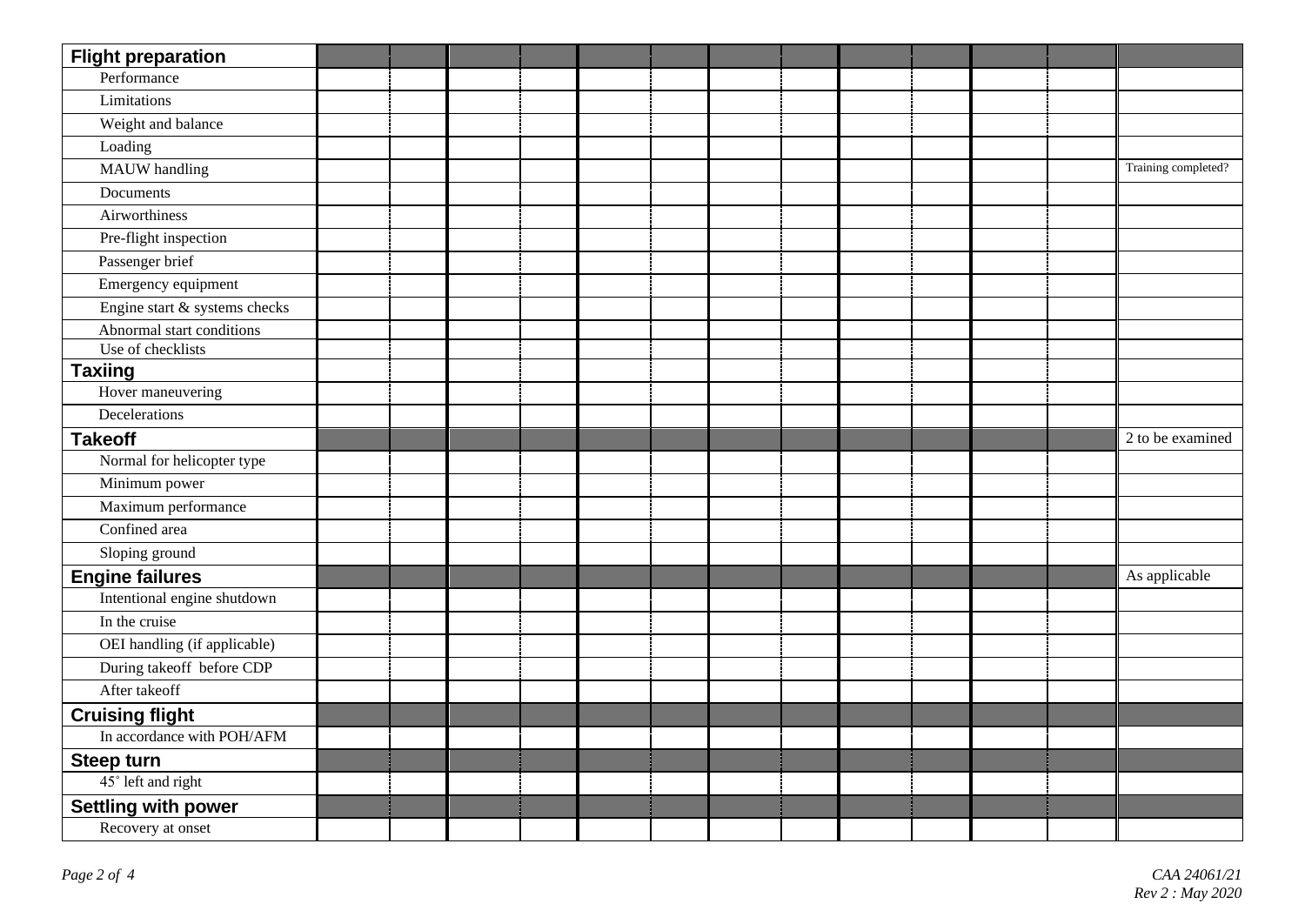| <b>Circuit</b>                  |  |  |  |  |  |  |                  |
|---------------------------------|--|--|--|--|--|--|------------------|
| Normal circuit                  |  |  |  |  |  |  |                  |
| Approach and overshoot          |  |  |  |  |  |  |                  |
| OEI overshoot (if applicable)   |  |  |  |  |  |  |                  |
| <b>Approach and landing</b>     |  |  |  |  |  |  | 2 to be examined |
| Normal                          |  |  |  |  |  |  |                  |
| Steep approach                  |  |  |  |  |  |  |                  |
| Running (roll-on) landing       |  |  |  |  |  |  |                  |
| One engine inoperative          |  |  |  |  |  |  |                  |
| Confined area                   |  |  |  |  |  |  |                  |
| Sloping ground landing          |  |  |  |  |  |  |                  |
| <b>Emergency procedures</b>     |  |  |  |  |  |  | 3 to be examined |
| Low side governor failure       |  |  |  |  |  |  |                  |
| High side governor failure      |  |  |  |  |  |  |                  |
| Recovery from low rotor RPM     |  |  |  |  |  |  |                  |
| Cabin fire                      |  |  |  |  |  |  |                  |
| Engine fire                     |  |  |  |  |  |  |                  |
| Electrical fire                 |  |  |  |  |  |  |                  |
| Heater overheat                 |  |  |  |  |  |  |                  |
| Loss of oil pressure            |  |  |  |  |  |  |                  |
| Loss of fuel pressure           |  |  |  |  |  |  |                  |
| PFD/MFD                         |  |  |  |  |  |  |                  |
| AHRS/ADC                        |  |  |  |  |  |  |                  |
| <b>Electrical malfunctions</b>  |  |  |  |  |  |  |                  |
| Landing gear malfunctions       |  |  |  |  |  |  |                  |
| <b>Brake failure</b>            |  |  |  |  |  |  |                  |
| Carbon monoxide warning         |  |  |  |  |  |  |                  |
| Door or panel opening in flight |  |  |  |  |  |  |                  |
| Caution/warning panel           |  |  |  |  |  |  |                  |
| Hydraulic failure/malfunction   |  |  |  |  |  |  |                  |
| Tail rotor malfunctions         |  |  |  |  |  |  |                  |
| Incipient ground resonance      |  |  |  |  |  |  |                  |
| Incipient dynamic roll-over     |  |  |  |  |  |  |                  |
| Other:                          |  |  |  |  |  |  |                  |
|                                 |  |  |  |  |  |  |                  |